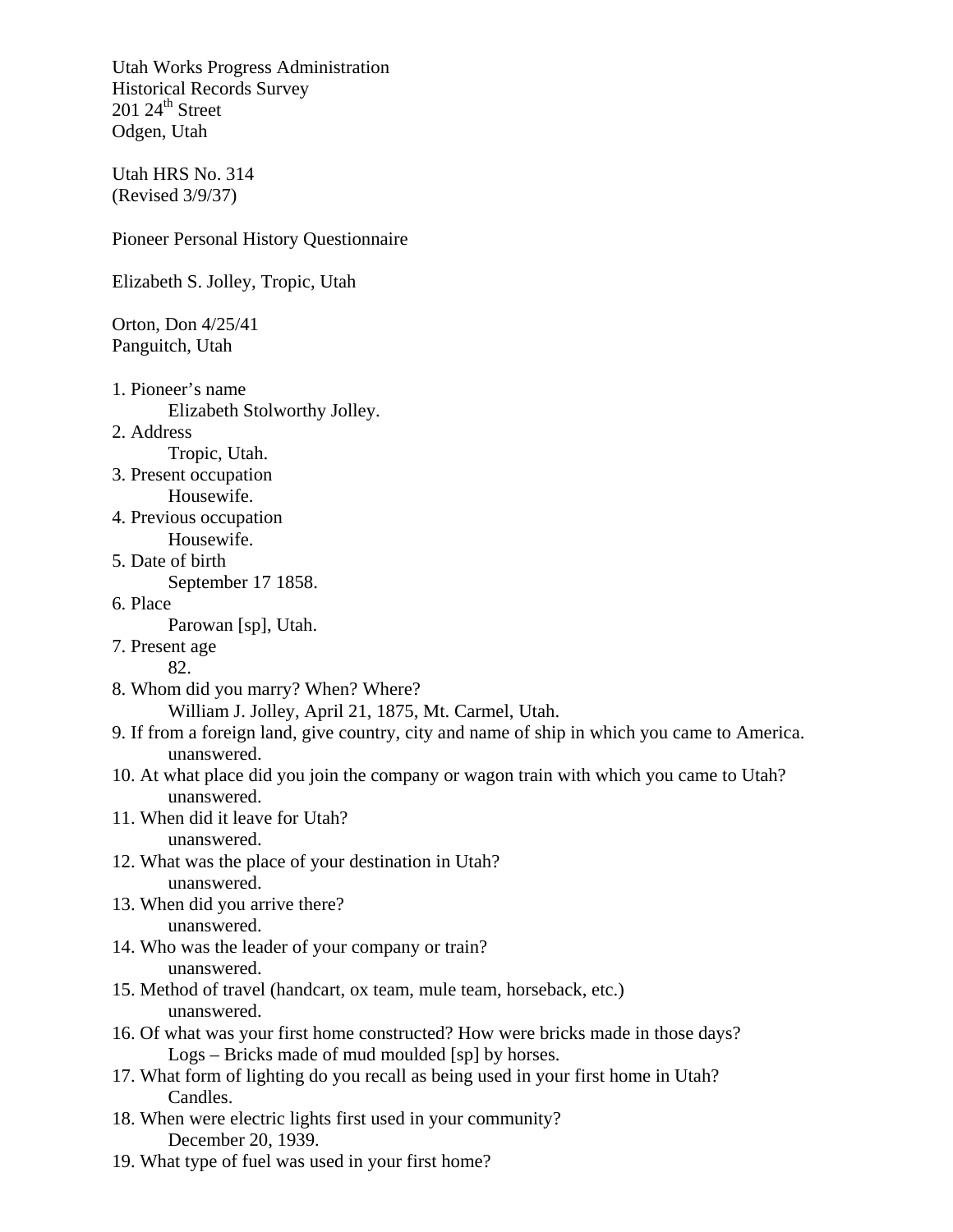Wood, Pine, and Cedar.

- 20. What kinds of food did you have in pioneer times? Vegetables and Pork we raised and some Molasses.
- 21. What type of clothes did you wear and how were they manufactured?
	- Home spun wool and purchased cloth.

22. Do you recall any interesting customs or incidents pertaining to pioneer courtships? My own experience of courtship and marriage was unusual as I belonged to the "Order" and Mr. Jolley did not, and we were not allowed to marry out of the "Order." Mr. Jolley lived in Mt. Carmel and my Bishop refused to let me marry him, but after much apprehension [we] ran away and were married secretly, for they threatened to cut us off the Church also the one who married us. We really suffered over this until one of the Apostles came and settled the trouble in our favor.

23. What comparisons can you give between cost of food and clothing in early days and the present time (Such as one bushel of wheat, one sac of flour, and one pound of sugar).

I do not remember, as we raised our own grain and did not have any sugar.

24. What were some of the methods and incidents pertaining to sharing food and supplies in times of common need?

 We lived in the Order before I married then we moved onto a piece of land and had to care for ourselves and it was a mater of (Root-Hog or die).

- 25. What was the first type of cultivated plant life introduced in your vicinity? unanswered
- 26. What were the first farm implements used on your farm? Any homemade implements? A plow that was home made affair with a cottonwood beam.
- 27. Did you bring them with you or purchase them here? Made them here.
- 28. From who did you purchase them, and at what cost? Not purchased.
- 29. What was the first industry or industries created in your town? A Wollen [sp], Tannery Factory and Sawmill at Orderville.
- 30. Did you have any early day mining experiences? If so, where and at what time? unanswered.
- 31. Do you recall seeing any buffalo or hunting any wild game? If so, tell about some incident. unanswered.
- 32. Were fish and game plentiful upon your arrival in Utah? What kind? Where? unanswered.
- 33. Did you use any of the wild plant life at that time, such as wild hay, sego bulbs, thistle greens, etc.? We used Pigweeds and Red-Roots for greens.
- 34. Relate some of the interesting incidents of early days [examples given].

My father was called to the "Muddy" wen I was 10 years of age when we were on Mesquito Flat (now called Moab) only one day from our destination, the Navajoes [sp] stole our mules it was while the guards were changing at midnight the Indians slipped in and frightened our horses away leaving us stranded until help came to take us on.

There was also another time when my husband's father was injured by the Indains [sp] and left for dead he and my husband and I were almost killed another time by Indains [sp] while at a camp at Longvalley [sp].

35. What were some of the methods and incidents pertaining to combating prairie, foret, or habitation fires?

unanswered.

36. Do you know how any courties [sp], towns, rivers, creeks, lakes, valleys, peaks, mountain ranges, or other landmarks or points of interest got their names? Origins of places and name are very interesting and important. List them and tell how and when they were named.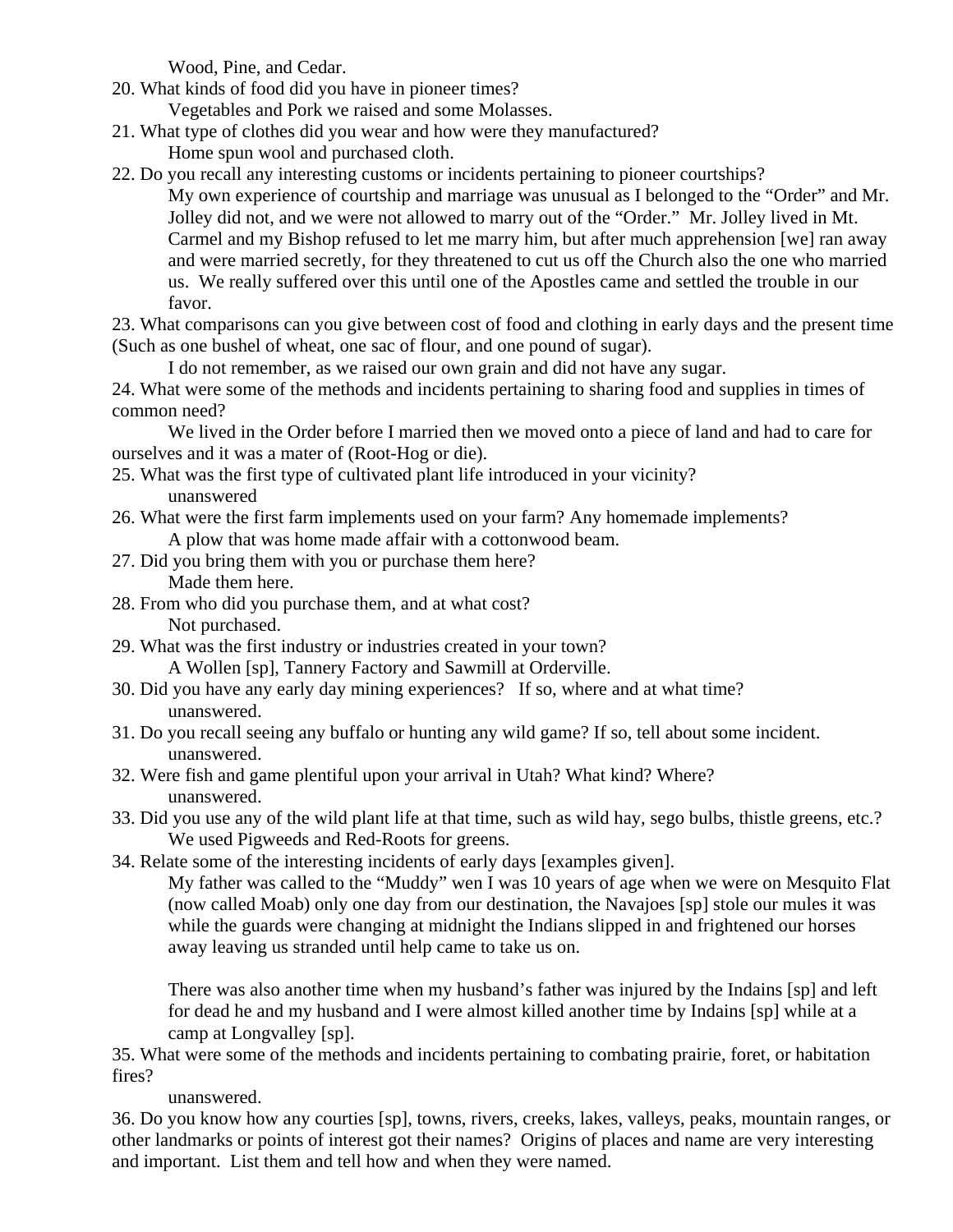unanswered.

- 37. Do you know of any early day hotels, boarding houses, or stage coach stations? unanswered.
- 38. What was the first school you attended in Utah?
	- A school at Centerville.
- 39. Location of school? Date?
- Centerville 1866. 40. Name of teacher?

unanswered.

41. Was tuition paid? How much?

Yes, \$3.00 was paid for tuition.

42. School books used. (title and author)

Mc-Guffy [sp] reader and Elementary speller.

43. Can you give the names of several books in your immediate family or in the homs of early day pioneers?

unanswered.

- 44. What newspapers or magazines do you recall in your home or locality? The Deseret News.
- 45. Were they published locally? unanswered.
- 46. Do you recall the first telegraph station in your locality? Where? When? At Kanab Utah In Kane County.
- 47. Did you ride on the early day horse cars? Where? When? unanswered.
- 48. Do you remember the first automobile you ever saw? (when and where) In Tropic Utah 30 years ago.
- 49. When did you first see a train? Where? At Marysvale, Utah.
- 50. Do you recall your first ride on a train? When? Where? From Marysvale to Idaho, 30 years ago.
- 51. Do you recall any early day theatrical entertainments? Just our Home Dramatic Clubs.
- 52. Were these local people, or traveling stock companies? Local people.
- 53. Do you remember any important celebration in commemoration o f any individual or event? unanswered.
- 54. Were you acquainted with any women prominent on the frontier such as "Calamity Jane"? Elizabeth Clarage McCune was one of my friends on the Muddy.
- 55. Do you recall any of the early day "boothill" cemeteries? unanswered.
- 56. Can you remember any early day characters buried there? unanswered.
- 57. Do you recall any tombstone inscriptions? unanswered.
- 58. Do you recall any of the early day disputes over water rights? If so, give details.

Mr. Roundy killed Mr. Segmiller over a water dispute at Upper Kanab by Alton Utah.

59. Can you tell anything of the days of "squatters" or "nesters" (homesteaders) or the troubles with cattle and sheep owners?

unanswered.

60. Do you recall any bank robberies, stage holdups, executions of horse thiefs [sp], cattle rustlers, etc.? If do, give details.

Joe Wood killed Jim Maxwell over cattle stealing.